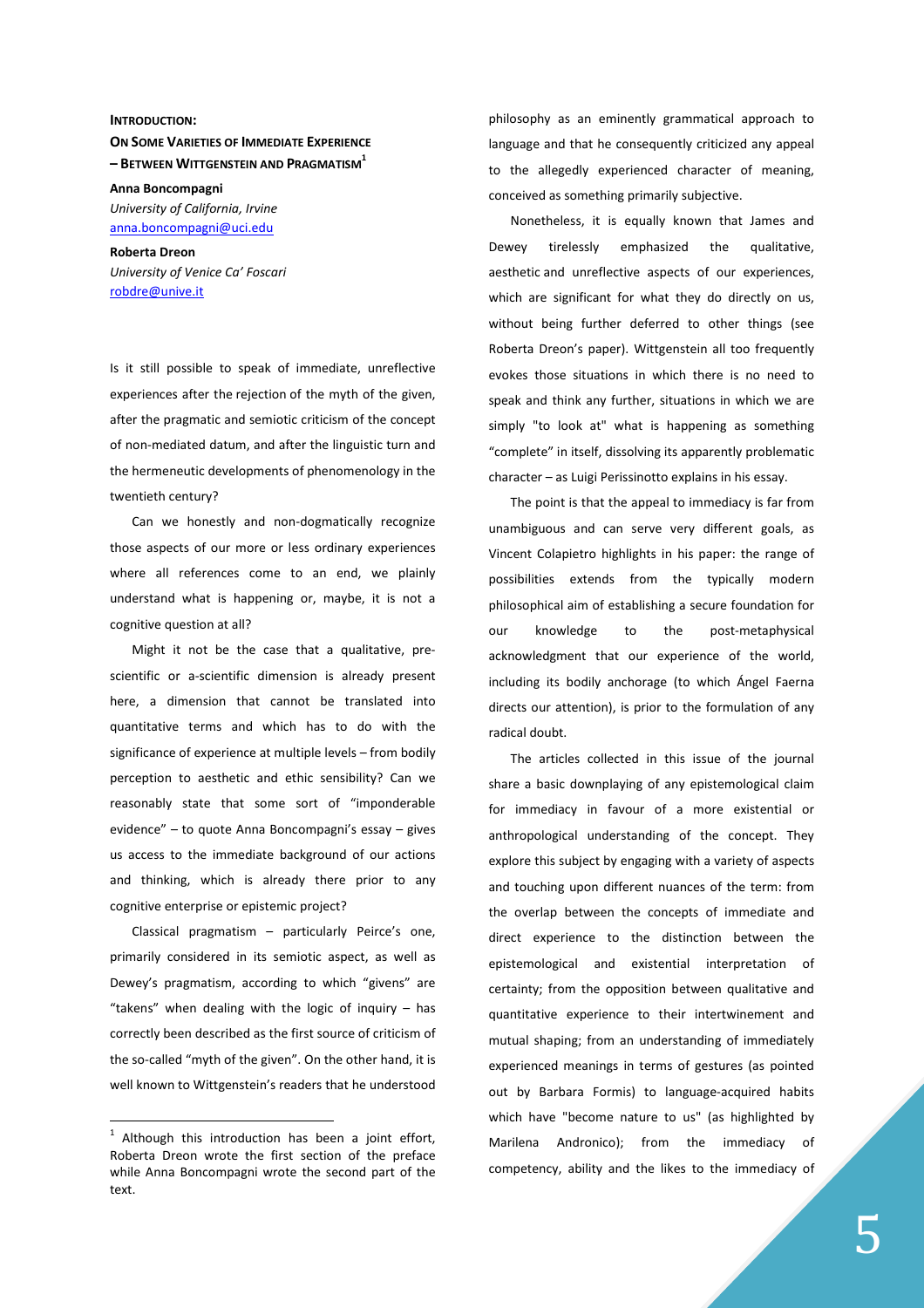novelty (as noted by Giovanni Tuzet). This issue of *Pragmatism Today* represents the third step in the ongoing research on Wittgenstein and the Pragmatists conducted by a group of scholars mainly based in Italy and originally brought together by Rosa Maria Calcaterra (University of Roma Tre) and Luigi Perissinotto (University of Venice Ca' Foscari) in 2015. The previous stages of the research focused on habits, norms, and forms of life and on psychologism. The papers resulting from them were respectively published in *Paradigmi* (issue XXXIV (3), 2016) and the *European Journal of Pragmatism and American Philosophy* (issue IX (1), 2017). Most of the papers published in this issue of *Pragmatism Today* were presented at a conference held at the University of Florence in September 2017, which also saw the participation of members of the research unit "Qualitative Ontology and Technology (Qua-Onto-Tech)", coordinated by Roberta Lanfredini, thus leading the research to address phenomenological topics. Additionally, we welcome and strongly appreciate the collaboration of Vincent Colapietro, Ángel Manuel Faerna, and Barbara Formis, who have joined us in the present phase of the project. We are also very grateful to *Pragmatism Today* and, more specifically, to Alexander Kremer for hosting this part of our collaborative inquiry and for giving us the chance to make it accessible to a wider audience.

The three papers that open this issue retrace some central topics in the traditions that we are examining. **Michela Bella** offers an analysis of James' conception of experience as a way to approach the difference between percepts and concepts, that is between the immediate and the mediated. James' radical empiricism, she points out, can be usefully interpreted as 'a theory of experience based on a theory of relations', so that the thesis of relations being themselves experienced comes to play a key role. It is in the dialectic between the knower and the known, interpreted as a relation between parts of experience, that the difference between percepts and concepts emerges. Such a view

also helps to better contextualize Wittgenstein's criticism of James, centred on the latter's use of introspection in his treatment of concepts. **Alice Morelli**'s contribution is focused on James and Wittgenstein, and more specifically on what she calls "the experiential account of meaning" that Wittgenstein attributes to James. After describing James' approach as it emerges in the *Principles of Psychology*, she introduces Wittgenstein's reservations about it, and clarifies that Wittgenstein's aim is not to deny that there are experiential elements in meaning, but rather to oppose the tendency to *ground* meaning in experience. In her conclusion, Morelli also points in the direction of a Wittgenstein-inspired but at the same time broadly pragmatist notion of meaning as socially embedded and enacted, thus showing the contemporary relevance of these reflections. **Andrea Pace Giannotta** instead investigates the concept of experience by drawing a comparison between James' radical empiricism and Edmund Husserl's genetic phenomenology. This allows him to go beyond the apparent contrast between James' later thought, characterized by a strong anti-dualism, and Husserl's approach, focused instead on the dual dimension of intentionality. Giannotta points out that even in Husserl's genetic phenomenology the flow of primal impressions is conceived of as a fundamental dimension of experience that precedes the duality between subject and object. In his view, this conception, by anchoring experience in the embodied subject, can also complement the Jamesian perspective in the direction of concreteness, against certain metaphysical interpretations.

The five contributions that follow tackle more directly the theoretical core and the methodological aspects of the theme under discussion. The focus of Vincent **Colapietro**'s paper is on immediate experience as opposed to the artificial skeptical doubt that calls the very existence of the world into question. Both the classical pragmatists and Wittgenstein, he observes, oppose the usual move of traditional philosophy, which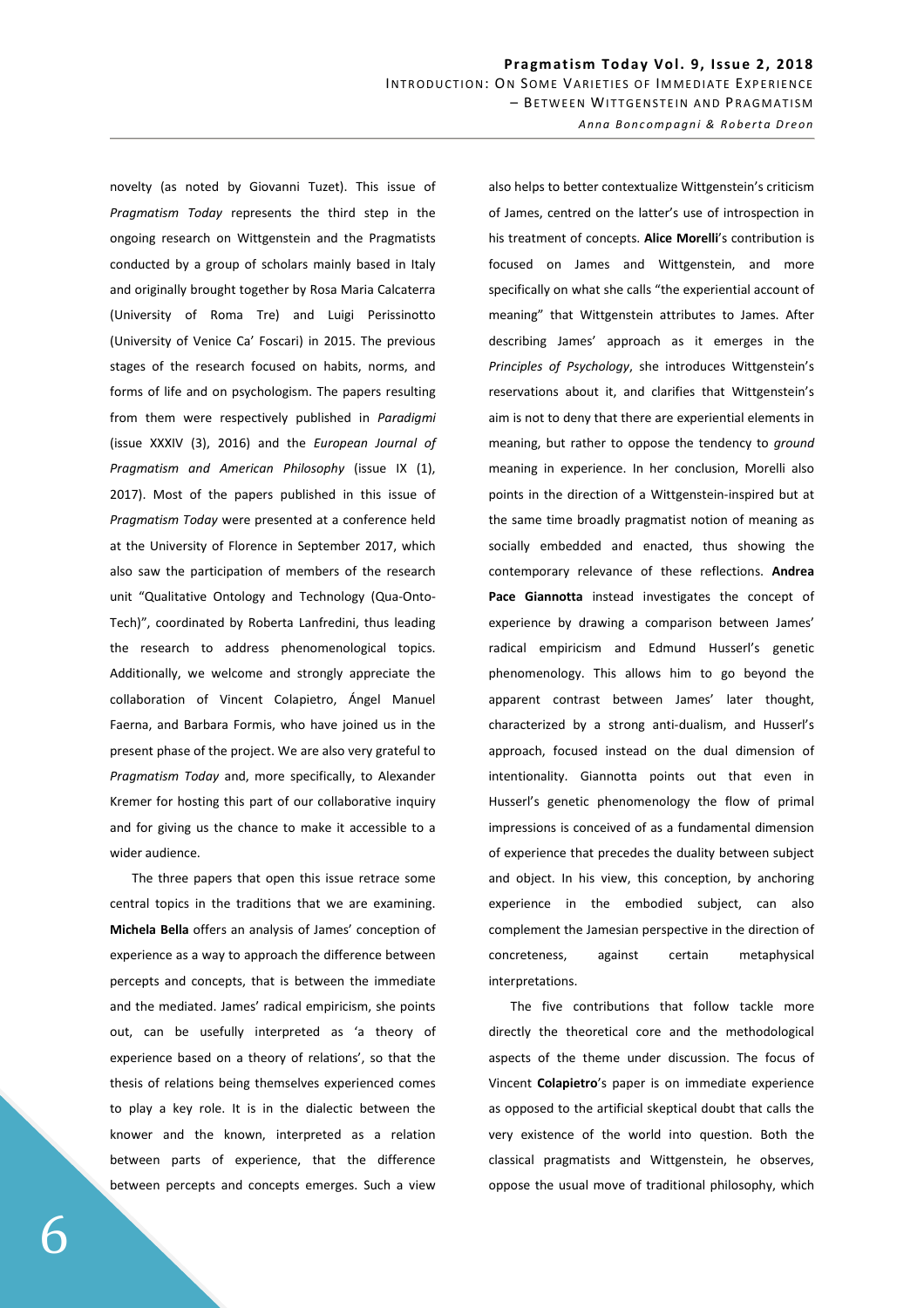*A n n a B o n c o m p a g n i & R o b e r t a D r e o n*

detaches itself from ordinary life, as this were the only means for "true" philosophizing and for true critique. This opposition results in an appeal to the immediacy of the relationship between human beings and the world, that is, the immediacy of human beings' inhabiting the world not as knowers, but as agents in an arena of action, where "action" is to be understood in a broad sense that encompasses both experience and language. In a similar spirit, **Roberta Dreon** articulates a deflationary pragmatist perspective on immediate experience by focusing mainly on Dewey, who in her view developed a novel approach to this issue as a result of his way of dissolving a tension between the young Peirce's take on the mediated nature of human cognition and the later James' views on immediate experience. Dewey's solution hinges on a rich conception of experience as something strictly connected with human life, in such a way that language and cognition themselves are understood as parts of experience, and hence not in opposition to it. The later Wittgenstein interestingly turns out to be broadly in agreement with such a view. This is confirmed, from a methodological point of view, by **Luigi Perissinotto**, who draws attention to Wittgenstein's use of the word "problematic" and observes that the aim of philosophy for him is precisely the disappearance of what is problematic in life. One form that this disappearance can take, Perissinotto argues, has to do with the capacity to acknowledge that what immediately appears incomplete is not something waiting to be completed (typically, by a sort of theory). In this sense, Wittgenstein's philosophical method, centred on renouncing theory, is an appeal to immediacy: it is an appeal to see things as they are, by resisting the temptation to fill-in the gaps via theoretical moves. Fully in accordance with this claim, **Marilena Andronico** takes as her starting point Wittgenstein's insistence on the fact that forms of life are a "given" that has to be accepted, a "given" which, in her interpretation, crucially includes linguistic habits and the following of rules. These broadly cultural and acquired habits, she observes, have an

intrinsically normative aspect, but nevertheless remain immediate. Their being part of the immediate given means that they play the role of irreducible elements within a certain kind of grammatical inquiry, defining its very domain. In this way, Andronico suggests, a grammatical investigation remains compatible with a form of naturalism, yet differs from an approach (like James', in Wittgenstein's perception) that relies solely on experience. Another paper primarily dealing with Wittgenstein is **Anna Boncompagni**'s one, whose focus is on the apparently elusive notion of 'imponderable evidence' that Wittgenstein uses to describe our understanding of others' feelings and emotions, as well as our aesthetic judgments. In these contexts, she observes, we are often guided by a form of immediate and qualitative evidence that remains unmeasurable, ungraspable, and almost impossible to put into words. In imponderable evidence, Boncompagni argues, immediacy and experience are interwoven: in order to clarify this point, she turns to Dewey's conception of 'qualitative thought', which shows surprising affinities with the Wittgensteinian perspective. Both thinkers, she concludes, help highlight the importance for philosophy of a fuller consideration of the qualitative dimension of human existence.

The three papers that conclude our issue deal with more specific traits of immediate experience, which prove to be particularly salient. **Ángel Faerna** is interested in highlighting the epistemological significance of the body. In contrast with the traditional neglect of the body, he notes that according to the later Wittgenstein (as also underlined by neuropsychiatrist Oliver Sacks) we normally have a non-discursive, immediate awareness of our having a body. Moreover, as the pragmatists also help us realize, this somatic awareness if crucially practical, as it has to do with the potentialities of the active body within the situation in which it is embedded. In spite of some short-sighted interpretations of bodily awareness, which all too hastily conflate it with either the privateness of mental states or